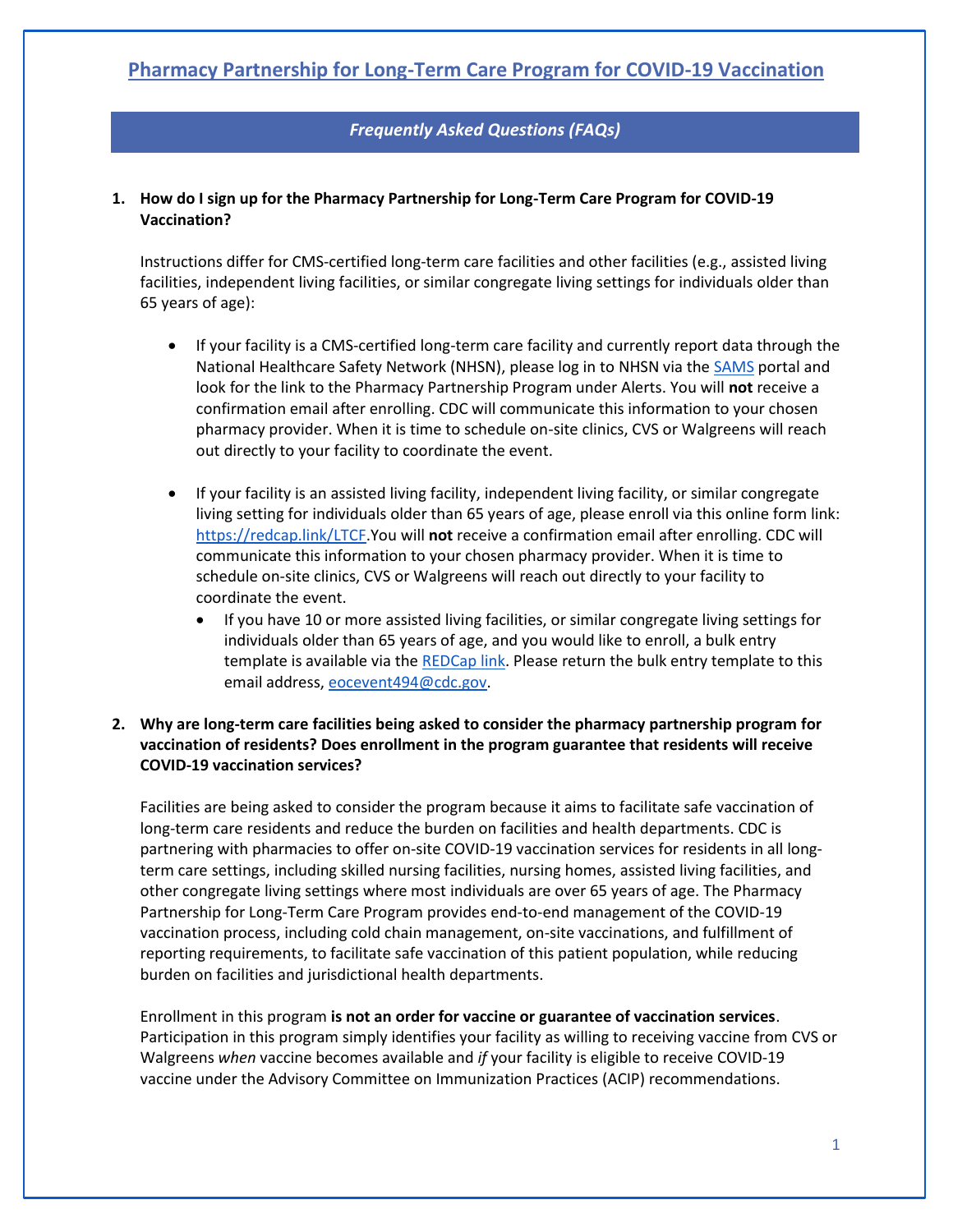### **3. Can staff at my facility get vaccinated via this program?**

It is possible that staff will be eligible to receive COVID-19 vaccine earlier than LTCF residents as part of a recommendation for vaccination for healthcare personnel, including those in LTCFs. Any staff member who was not already vaccinated could be vaccinated through these on-site clinics; however, we strongly encourage staff to be vaccinated as soon as they are eligible, which may occur through mobile clinics and clinics run by health departments for healthcare personnel.

#### **4. Is our facility eligible for this program?**

All long-term care facilities are eligible to participate in the Pharmacy Partnership for Long-term Care Program, including skilled nursing facilities, nursing homes, assisted living facilities (residential long-term care facilities providing assistance and supervision to primarily elderly residents with activities of daily living and skills for independent living), and other congregate living settings where most individuals are older than 65 years of age.

# **5. If our facility enrolls in this program, do they also have to sign the CDC COVID-19 Vaccination Program Provider Agreement?**

No. If a facility opts into the pharmacy partnership program, they do not have to sign a CDC COVID-19 Vaccination Program Provider Agreement. CVS or Walgreens staff will be responsible for administering the vaccine and signing the agreement.

However, if a facility will be involved in vaccine administration after the pharmacy partnership program ends (e.g., for staff or for new residents), then a provider agreement must be signed with their state.

### **6. Can our facility obtain COVID-19 vaccine through our usual pharmacy and administer it ourselves like we do for influenza vaccine?**

Yes, however, most of the COVID-19 vaccines currently in late-stage testing have stricter cold chain requirements than seasonal influenza vaccine, including requirements for some vaccines to be frozen. Additionally, each vaccine has different mixing requirements for administration and minimal interval requirements for a second dose, if indicated. Reporting requirements for COVID-19 vaccines will also be stricter than those for seasonal influenza vaccine. Anyone who administers COVID-19 vaccine is required to enroll as a vaccination provider and report individual-level administration data to the appropriate state, territorial, local, or federal jurisdiction once the vaccine has been administered. For facilities opting into the pharmacy partnership program, the pharmacy partner would be responsible for procuring vaccine, cold chain management, administration to residents (and staff who have not yet been vaccinated), and fulfillment of all reporting requirements to public health authorities on behalf of the facility.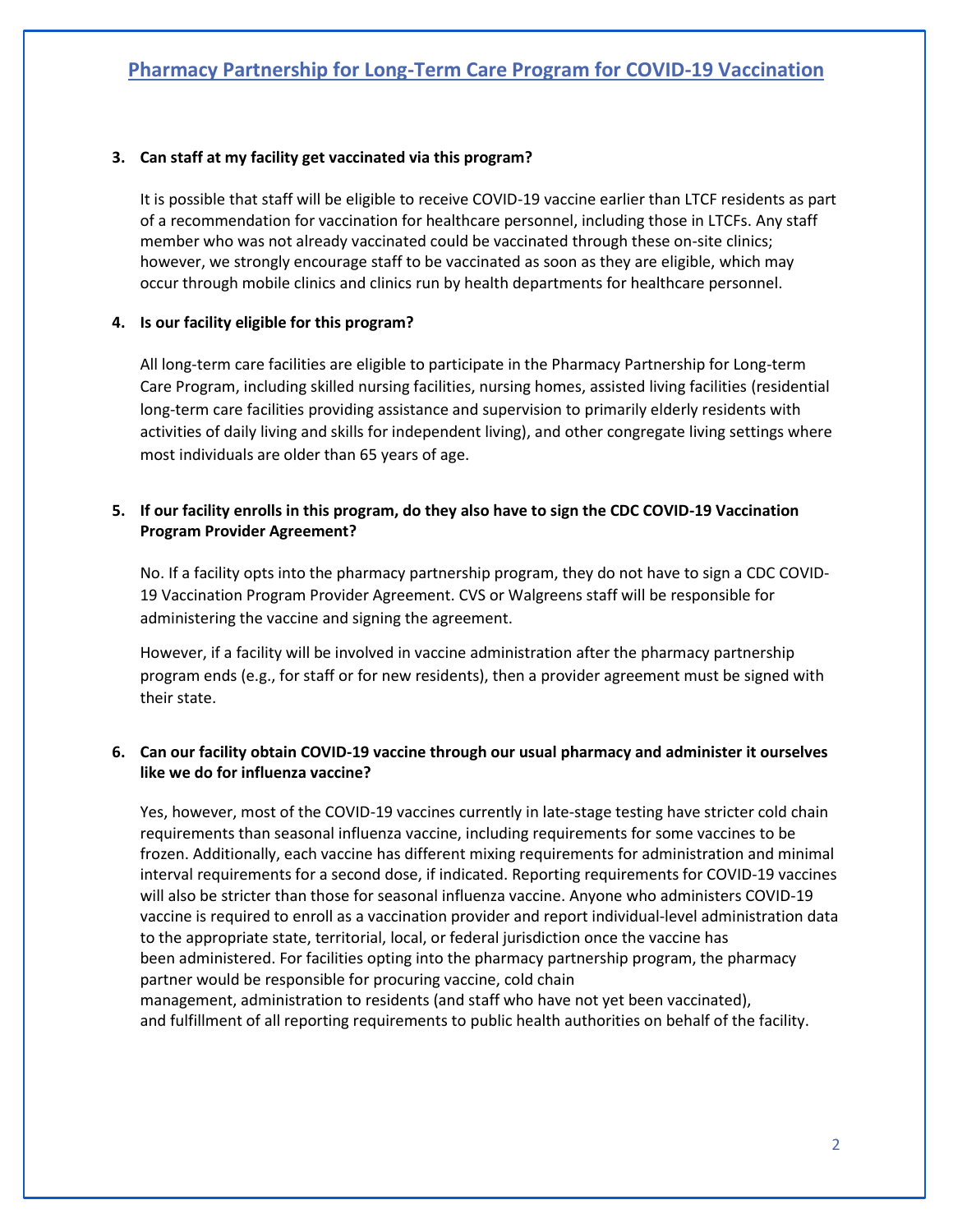# **Pharmacy Partnership for Long-Term Care Program for COVID-19 Vaccination**

### **7. Our facility has their own pharmacy, are we required to participate in the pharmacy partnership program for vaccine distribution?**

No, you are not required to participate in this program. A facility can opt to have vaccine supply and management services coordinated by a pharmacy provider of their choice or opt in at a later time by emailing [eocevent494@cdc.gov](mailto:eocevent494@cdc.gov) to sign up after the online form has closed. If a LTCF opts out of the pharmacy partnership program, the LTCF and the pharmacy provider of their choice are responsible for coordination of and adherence to all vaccine supply chain, storage, handling, administration, and reporting requirements, including strict cold chain and public health reporting requirements.

#### **8. Can a combination of options be selected? For example, can we have some vaccination services be provided by our own pharmacy provider and some by the pharmacy partnership program.**

Initially, a combination of options will not be possible. We are asking facilities to select a single option to facilitate efficient distribution of vaccine. We expect the pharmacy partnership services to continue on-site at the facility for approximately 2 months. 

#### **9. How would new LTCF residents be vaccinated?**

After the initial phase of vaccinations, the facility can choose to continue to work with the pharmacy that provided their initial on-site clinics for additional doses or can choose to work with a pharmacy provider of their choice. Depending on vaccine supply, facilities may want to work with local hospitals to ensure residents have received their first dose before being discharged. Similarly, facilities may ask new admissions from the community to get vaccinated before admission.

#### **10. What costs are we responsible for if we choose to participate in the pharmacy partnership program?**

The program is free of charge to facilities. CVS or Walgreens will bill private and public insurance for the vaccine administration fee. Additional information regarding COVID-19 vaccination costs can be found here: [https://www.cdc.gov/coronavirus/2019-ncov/vaccines/faq.html.](https://www.cdc.gov/coronavirus/2019-ncov/vaccines/faq.html)

### **11. If the facility chooses its own pharmacy provider, will that pharmacy provider receive a payment for administering the vaccine?**

Yes, it is anticipated that pharmacy providers will bill public and private insurance for the vaccine administration fees.

### **12. If the facility chooses its own pharmacy provider, what data will the facility or pharmacy have to report?**

To administer COVID-19 vaccine, providers will need to sign a provider agreement, which requires reporting of specific data elements once vaccine has been administered. Required elements are: Administered at location: facility name/ID; administered at location: type; administration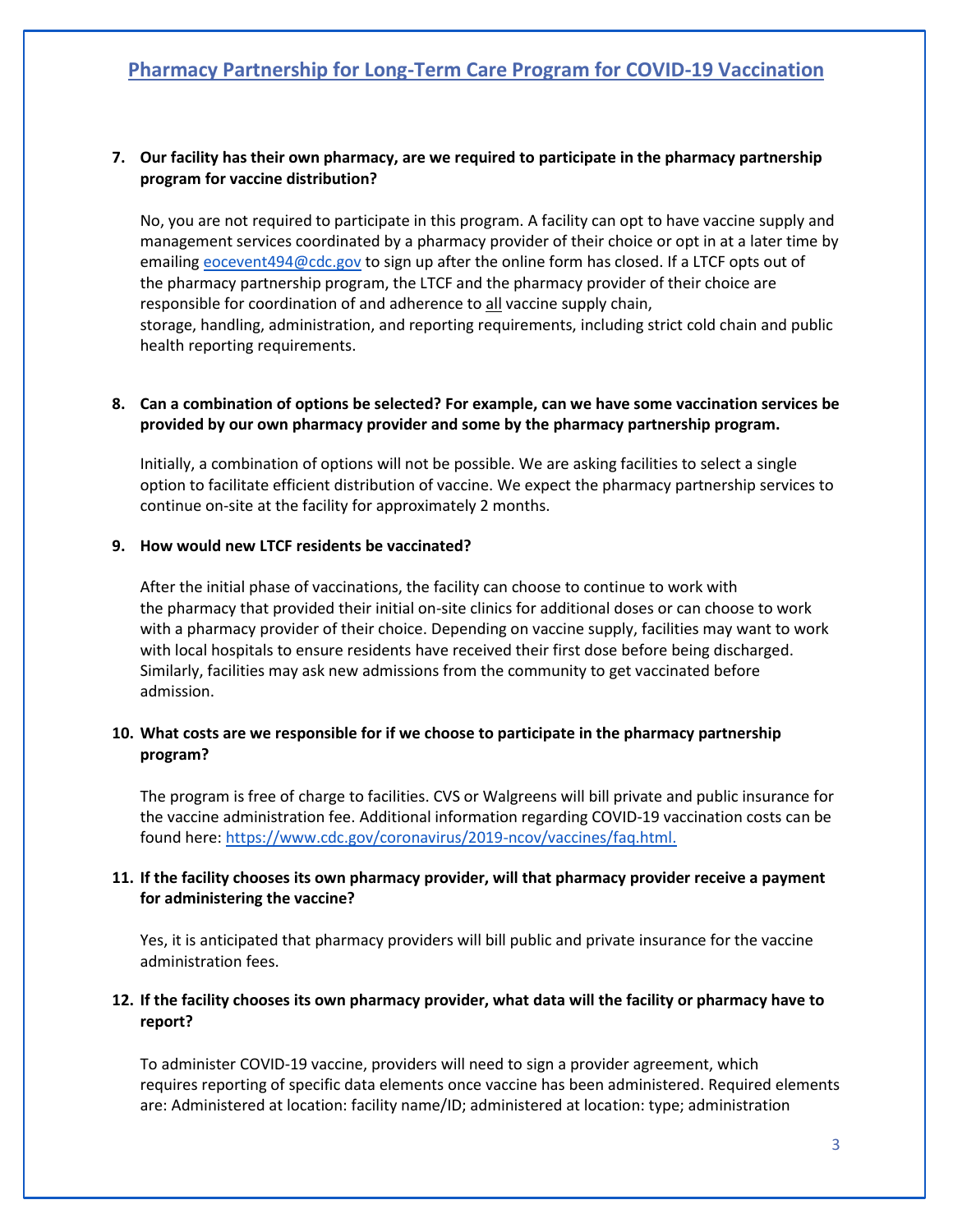# **Pharmacy Partnership for Long-Term Care Program for COVID-19 Vaccination**

address (including county); administration date; CVX (Product); dose number; recipient ID; vaccination event ID; lot Number: Unit of Use and/or Unit of Sale; MVX (Manufacturer); recipient address; recipient date of birth; recipient name; recipient sex; sending organization; vaccine administering provider suffix; vaccine administering site (on the body); vaccine expiration date; vaccine route of administration; vaccination series complete.

#### **13. When is the deadline for choosing to participate in the pharmacy partnership program?**

The enrollment form opened on October 19, 2020 and will remain open until October 30, 2020. During that time, the facility can make a change to their choice of pharmacy provider (e.g., select to participate in the pharmacy partnership program, but later opt out). However, after the form closes, no changes can be made via the National Healthcare Safety Network (NHSN) or the online from and the facility will have to coordinate directly with the pharmacy provider selected to make any changes regarding vaccination supply and services.

# **14. Our facility is not enrolled in NHSN. Do we have to enroll in NHSN to indicate our options for vaccine supply?**

A nursing home or skilled nursing facility must be enrolled in the NHSN LTCF COVID-19 module to be able to make a selection of COVID-19 vaccine pharmacy providers. Please follow the enrollment steps here: [https://www.cdc.gov/nhsn/ltc/covid19/enroll.html.](https://www.cdc.gov/nhsn/ltc/covid19/enroll.html) Assisted living facilities and other adult congregate living settings that do not report to NHSN and wish to participate should visit <https://redcap.link/LTCF>.   

#### **15. Whom do we contact if we have problems with our vaccine supply?**

For facilities that opt to participate in the pharmacy partnership program, please contact CVS or Walgreens directly if you encounter any issues. For facilities that opt out of the pharmacy partnership program, please contact the pharmacy provider of your choice or your jurisdiction's health department.  

### **16. Is the Centers for Medicare and Medicaid Services (CMS) mandating residents to be vaccinated with COVID-19 vaccine?**

Not at this time. Please refer to CMS directly for requirements around COVID-19 vaccine in LTCFs.

### **17. Our facility is in a remote/rural location that does not have a CVS or Walgreens in our service area (or a CVS/Walgreens is >75 miles away from our facilities). Can we still participate in the program?**

Through the program, CVS and Walgreens are committed to serving any facility within 75 miles of one of their stores. Facilities in especially remote locations should work with their state health departments and local pharmacies (e.g., long-term care, specialty, or health system pharmacy) to coordinate vaccination services. However, if the facility does select CVS or Walgreens and neither can reach them, they should be notified of such by the pharmacy. If your facility is in a remote/rural location and you have concerns regarding vaccine availability through the program or other means,